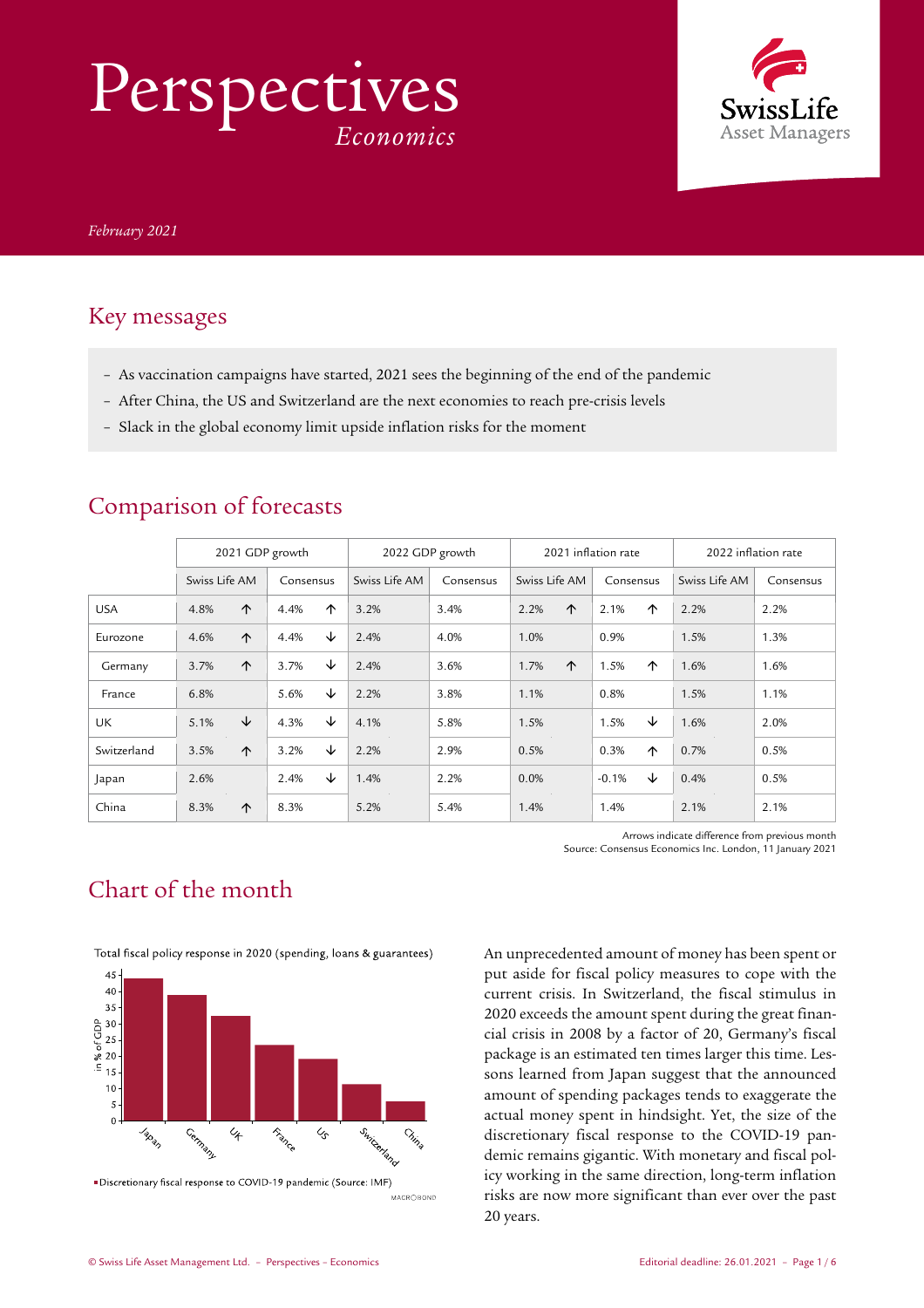## *USA Eurozone*

## **GDP** growth

| Swiss Life Asset Managers | Consensus    |
|---------------------------|--------------|
| $2021:4.8\%$              | $2021:4.4\%$ |
| 2022: 3.2 %               | 2022:3.4%    |

As expected, US economic data ran into a soft patch at the end of 2020. In December, new restrictions led to the first monthly employment decline since April 2020, while fading fiscal support contributed to the third consecutive monthly decline in retail sales. We expect economic momentum to increase drastically at the start of 2021, primarily as a result of fiscal stimulus. The bi-partisan stimulus package that was hammered out at the end of December includes a stimulus check of USD 600 per person and extends enhanced unemployment benefits until mid-March. President Biden proposed another fiscal package worth USD 1.9 trn (8.8% of GDP) that includes another means-tested stimulus check of USD 1400 per person, an extension of enhanced unemployment benefits until September and, crucially, aids for state and local governments. Due to the super-tight majority in the Senate, most observers expect the final package to be closer to the USD 1.0 trn mark, with the stimulus check being the least disputed element. A survey by the New York Fed showed that households saved 36.4% of their first stimulus check, while another 34.5% was used to pay down debt. Respondents also stated that their propensity to save would increase with additional rounds of fiscal transfers. Hence, while these checks will certainly support private consumption in 2021, financial markets and households' balance sheets might actually be the biggest beneficiaries of that "wall of money".

| Swiss Life Asset Managers | Consensus    |
|---------------------------|--------------|
| $2021:2.2\%$              | $2021:2.1\%$ |
| $2022:2.2\%$              | $2022:2.2\%$ |
|                           |              |

During the pandemic, US core inflation has mainly been a function of economic dynamics. As such, core CPI also ran into a soft patch in the final quarter of 2020 on the back of sluggish demand. Headline inflation, however, surprised positively in December due to rising food and energy prices. We expect a normalisation of core inflation in 2021 as demand is set to recover swiftly, while headline inflation will additionally benefit from favourable base effects.

## A wall of money **Inflation** to make a comeback

| GDP growth                |              |
|---------------------------|--------------|
| Swiss Life Asset Managers | Consensus    |
| 2021:4.6%                 | $2021:4.4\%$ |
| 2022:2.4%                 | 2022:4.0%    |

 The start of vaccination campaigns in all member states suggests that we are progressing further towards the light at the end of the tunnel of the pandemic. Meanwhile, tightened containment measures to fight the combined dangers of a second wave and virus mutations mean that the setback in the economic recovery will be deeper and last longer than previously anticipated. Like the situation during the first lockdowns between February and May last year, services sectors across Europe suffer more from measures put in place, while manufacturers with a global client base benefit from intact supply chains. Accordingly, the Purchasing Managers Indices PMI suggest that manufacturing activity continued to expand at the start of the year, while service sectors contracted for the fifth consecutive month. Apart from the countries' individual sector composition and fiscal room to manoeuvre, the future handling of the pandemic and the success of the vaccination campaigns are key to determine the pace of the economic recovery going forward. Malta, Ireland and Spain saw a comparably fast start of their vaccination campaigns. Meanwhile the economic recovery is put at risk in countries like Austria, Greece and Slovakia where vaccination progress is slow and the level of containment measures high. A high frequency GDP tracker provided by Austria's central bank hints at a renewed sharp contraction since the start of the year.

| <b>Inflation</b>          |              |
|---------------------------|--------------|
| Swiss Life Asset Managers | Consensus    |
| 2021:1.0%                 | $2021:0.9\%$ |
| $2022:1.5\%$              | 2022:1.3%    |

Inflation is set to make a temporary comeback in 2021. Starting from a rate of -0.3% reported for December 2020, annual headline inflation is set to rise to 1.8% until October 2021. While inflation is heading towards the European Central Bank's target of "close to, but below 2%", we do not expect any monetary policy action to be undertaken. Most of the upside move is transitory, owing to base effects in energy prices or the removal of a temporary VAT tax rate cut in Germany.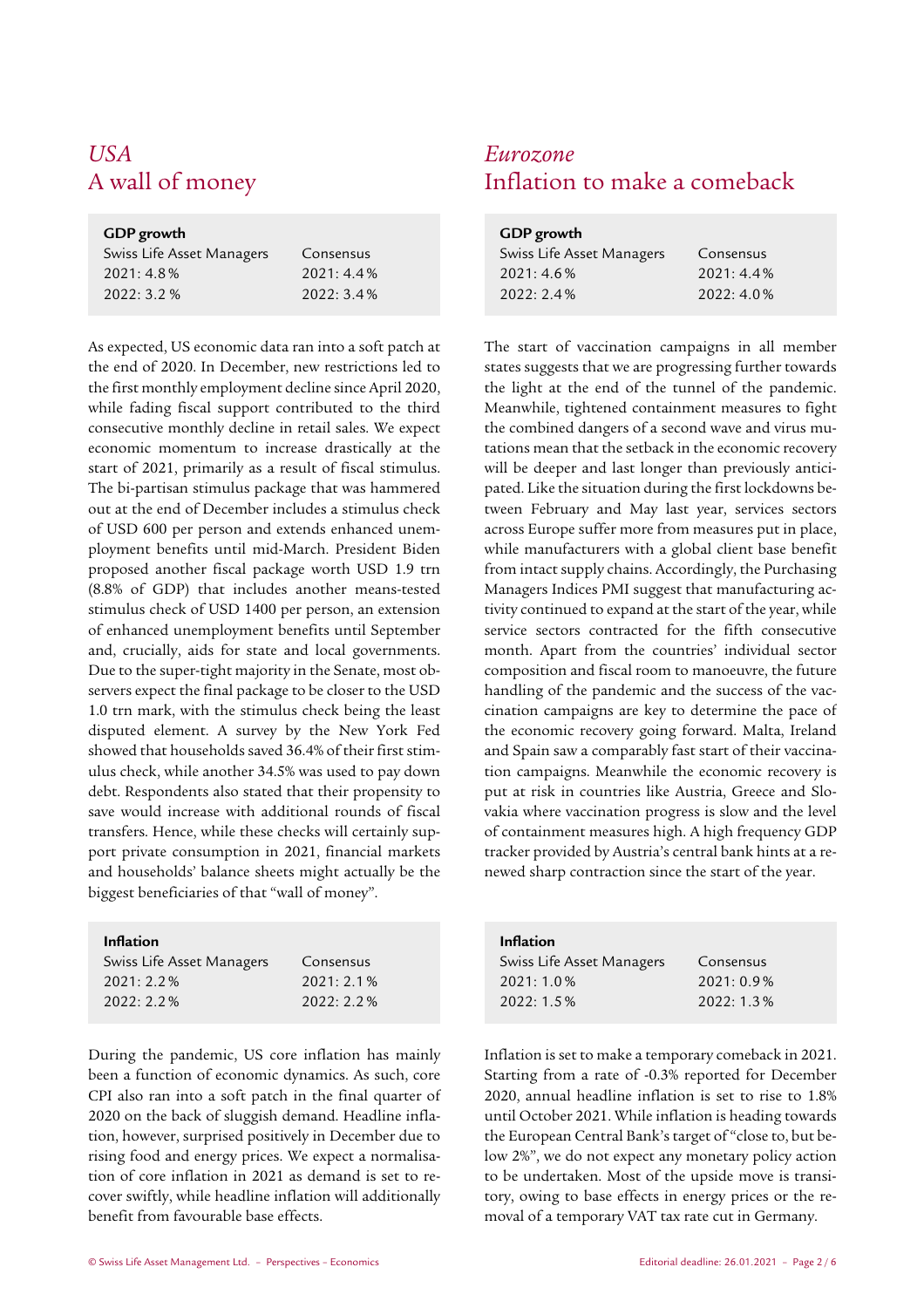## *Germany France* One-off effects to lift inflation Vaccination starts only slowly

| GDP growth                |           |  |  |  |
|---------------------------|-----------|--|--|--|
| Swiss Life Asset Managers | Consensus |  |  |  |
| $2021:3.7\%$              | 2021:3.7% |  |  |  |
| 2022:2.4%                 | 2022:3.6% |  |  |  |

Germany's second lockdown did not cause a renewed fall in economic activity in the last quarter 2020. Incoming data led us to slightly lift our projection of fourth-quarter GDP growth prior to the preliminary release of official data on January 29. Industrial activity benefited strongly from firm demand out of Asia and the US. Yet, even more restrictive containment measures since the start of the year and the likely extension of the current lockdown warrant a downward revision of the forecast for the first quarter. According to the Oxford University COVID-19 Containment Policy Stringency Index, the German measures are among the most restrictive in Europe. Accordingly, domestic economic activity has slowed in January. Consumer confidence as well as the ifo Business Climate Indicator have registered a noteworthy drop as of late. Service sector activity is deteriorating according to preliminary data for the Purchasing Managers' Index. We now expect GDP to drop by 0.4% in the first quarter, before the economic recovery resumes. In our base case scenario, Germany's real GDP ends the year 2021 just slightly below its pre-crisis level. At the end of 2022, we project GDP to exceed the pre-crisis level by 1.5%. We expect major support from fiscal policy (see page 1): The ruling coalition has the incentive to maintain its generous fiscal policy stance at all costs until the general election for the Bundestag in September 2021.

| <b>Inflation</b>          |           |
|---------------------------|-----------|
| Swiss Life Asset Managers | Consensus |
| $2021:1.7\%$              | 2021:1.5% |
| 2022:1.6%                 | 2022:1.6% |

Multiple one-off effects will lift Germany's consumer price index markedly in 2021. Higher global market prices for energy products, the new CO2 tax as well as the reversal of the temporary VAT tax rate all result in a jump in the headline inflation rate from -0.7% in December 2020 to 3.0% by the end of this year. While this increase is only temporary in our view, it is probably sufficient to attract media attention and trigger a renewed wave of unjustified inflation hysteria in the German public.

| GDP growth                |           |
|---------------------------|-----------|
| Swiss Life Asset Managers | Consensus |
| 2021:6.8%                 | 2021:5.6% |
| $2022:2.2\%$              | 2022:3.8% |

 In contrast to Germany, France has started to gradually ease containment measures since December. Business sentiment indicators improved consequently, again in contrast to latest developments in Germany. Accordingly, we expect GDP in France to resume its upward trend already during the quarter, after a renewed dip in the final quarter 2020. We expect the economy to grow by 1.8% in the first quarter and by 2.1% in the second quarter 2021. A return to pre-crisis GDP levels is unlikely before the second half 2022. While business sentiment in the French manufacturing industries is comparably solid, the lockdown continues to weigh on service sectors. France as a major European tourism destination should have a large selfinterest in successful vaccination campaigns across Europe, allowing the re-opening for international travel by the second quarter 2021. Yet, the domestic vaccination campaign had a terribly slow start. According to numbers collected by Our World in Data, an Oxford University initiative, only 1.61 in 100 persons have received a first dose of the vaccines by the time we wrote this text. France thus lags most other Eurozone countries. Logistics may play a rule, but vaccination scepticism is far more common in France then elsewhere in Europe. It is thus encouraging that willingness to get the vaccine has increased markedly over the past weeks in reaction to positive news coming from Israel.

| <b>Inflation</b>          |              |
|---------------------------|--------------|
| Swiss Life Asset Managers | Consensus    |
| 2021:1.1%                 | 2021:0.8%    |
| 2022:1.5%                 | $2022:1.1\%$ |

We assume headline inflation to have fallen to 0% in December 2020, marking a cyclical trough. Meanwhile, our inflation forecast remains above consensus for 2021 and 2022. Energy prices continued to rise at the beginning of the year. Depending on the timing of a renewed re-opening of the domestic economy, companies in the transport and accommodation sectors will be given back some price-setting power once pent-up demand for leisure and entertainment can break free again.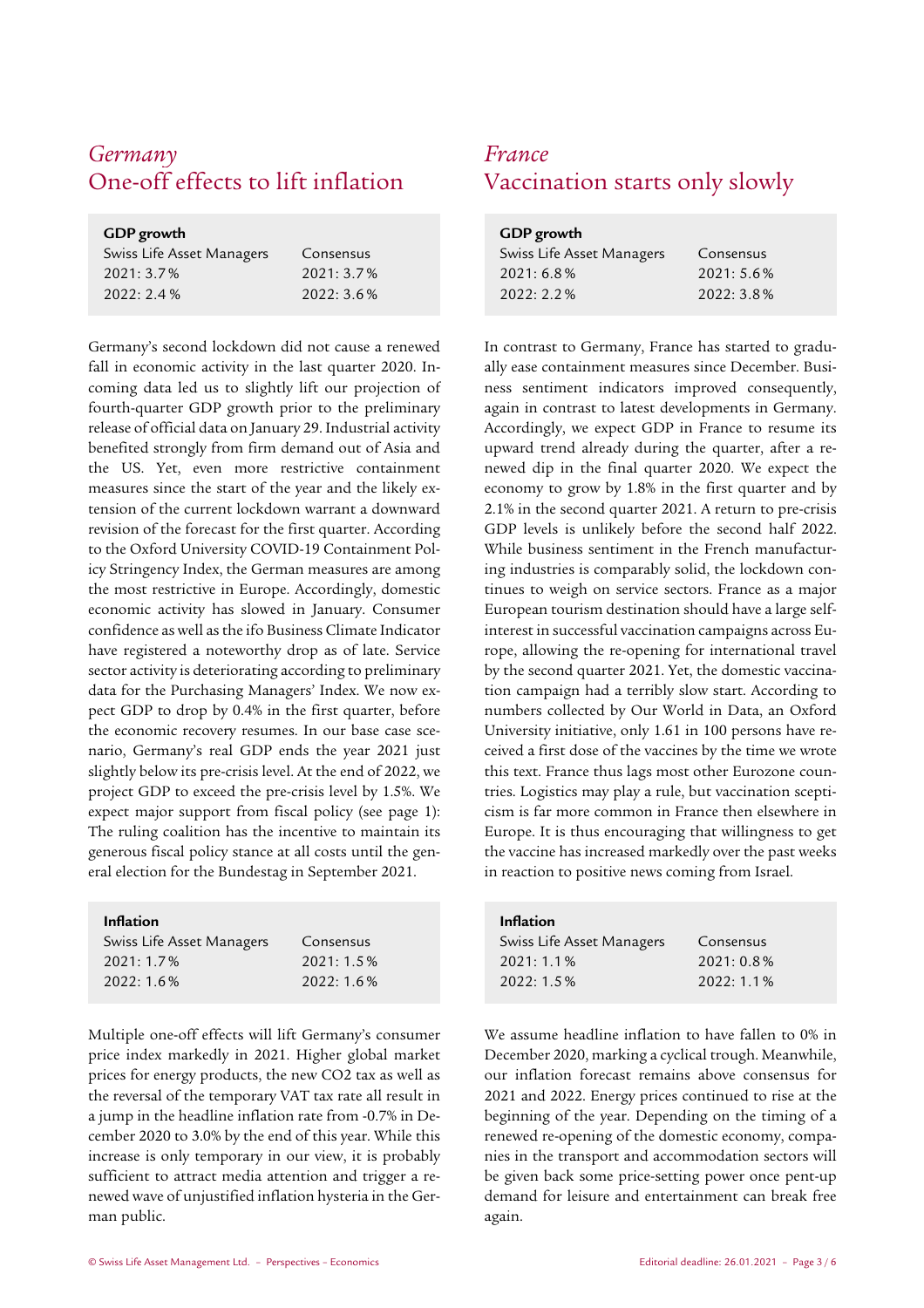## *UK Switzerland*

| Swiss Life Asset Managers | Consensus    |
|---------------------------|--------------|
| $2021:5.1\%$              | $2021:4.3\%$ |
| $2022:4.1\%$              | 2022:5.8%    |

After an endless stream of negative economic news, recent data releases for November and December 2020 at last brought some respite, suggesting that the economic damage from the second wave was less dramatic than we had expected. Especially encouraging was the fact that the manufacturing and construction sectors performed well despite the worsening medical situation. However, the emerging optimism was dialled back in the new year. New restrictions led to significant declines in mobility indicators, and the January composite Purchasing Managers' Index (PMI) dropped to the lowest level (40.6 points) since May 2020, way below the respective reading for the Eurozone (47.5) or the US (58.0). This was – unsurprisingly – mainly driven by the services sector, but the manufacturing sector also lost significant momentum. Adding to the woes of the British economy were disruptions caused by the shift to the post-Brexit trading regime. In the January PMI survey, manufacturers reported a significant increase in delivery times and input prices. Nevertheless, they stuck to their upbeat view for the rest of the year (the "future output" component kept hovering above the 70 points mark) as the border situation will likely improve. In combination with the swift progress of the vaccination campaign – the UK already administered 10 shots per 100 people at the time of writing – we expect the economy to rapidly recover after a GDP drop in the first quarter of 2021.

| Swiss Life Asset Managers | Consensus |
|---------------------------|-----------|
| $2021:1.5\%$              | 2021:1.5% |
| $2022:1.6\%$              | 2022:2.0% |
|                           |           |

After a year of inflation readings mostly below 1%, 2021 will likely bring a swift normalisation of inflation, especially when the economic recovery sets in in the second quarter. While lockdowns are a drag on services inflation in the first quarter, this might be mitigated by the unwinding of temporary VAT cuts, rising energy prices and higher costs on imported goods due to border disruptions.

## Delayed recovery "Long COVID" effects

| GDP growth                |           |
|---------------------------|-----------|
| Swiss Life Asset Managers | Consensus |
| $2021:3.5\%$              | 2021:3.2% |
| $2022:2.2\%$              | 2022:2.9% |

 Normally, we would have to wait until February 26 for the official release of fourth-quarter 2020 GDP data by the SECO, Switzerland's State Secretariat for Economic Affairs. These days, however, nothing in economic data analysis is normal anymore: SECO's newly introduced index of Weekly Economic Activity (WEA) already allows the conclusion that the economic impact of renewed containment measures in the final quarter 2020 and at the start of 2021 was far less dramatic than what we had witnessed between February and May 2020. In our base case scenario, economic activity is expected to gain momentum once containment measures are being eased again in March and thereafter. The gradual progress of the Swiss vaccination campaign should allow a reopening of affected services sectors during the second quarter. A favourable sector composition, comparably mild containment measures and export industries benefitting strongly from the fast recovery in Asia all ensure that Switzerland's GDP recovers more quickly to pre-crisis levels than its European neighbours. Yet, "Long COVID" effects will be felt by the Swiss economy too. Unemployment is set to rise to around 3.8% until April 2021. The sectors where most jobs are being lost remain accommodation, restaurants, travel agencies and entertainment. In these, corporate bankruptcies should start to become much more numerous in the months to come.

| <b>Inflation</b>          |              |
|---------------------------|--------------|
| Swiss Life Asset Managers | Consensus    |
| $2021:0.5\%$              | 2021:0.3%    |
| $2022:0.7\%$              | $2022:0.5\%$ |

Since February 2020, Switzerland has been stuck in the fourth deflationary period of the past 15 years. Rising energy prices will push annual consumer price inflation into positive territory again in the second quarter 2021. Improving global economic momentum and a likely increase in domestic services prices after the reopening of the economy are likely to push inflation to a temporary peak of around 1.0% at the end of the year.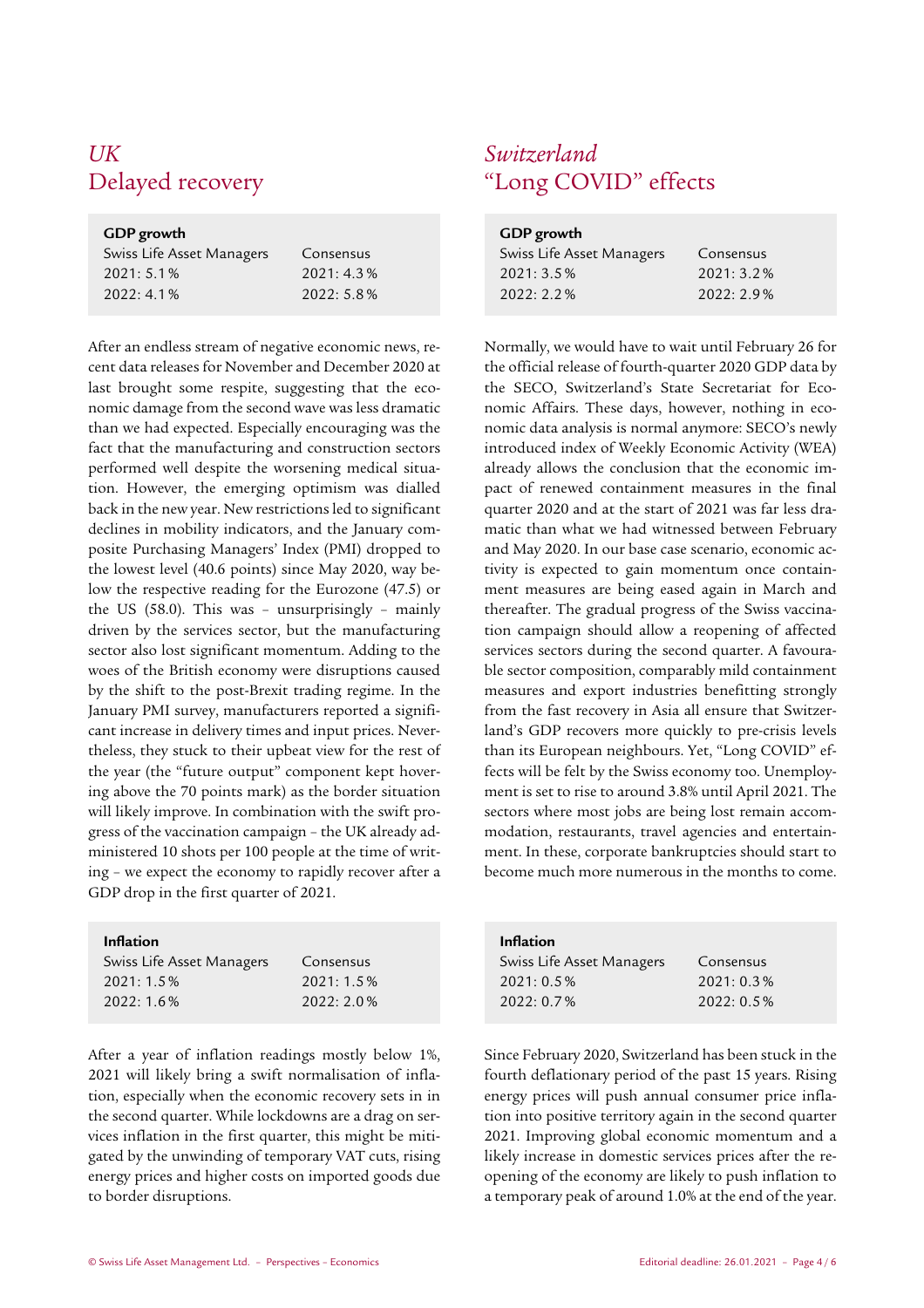## *Japan China*

| GDP growth                |              |
|---------------------------|--------------|
| Swiss Life Asset Managers | Consensus    |
| $2021:2.6\%$              | 2021:2.4%    |
| $2022:1.4\%$              | $2022:2.2\%$ |

The new year brought another state of emergency in various regions of Japan. While the pandemic rages far less dramatically than in Europe, infection rates and mortality in Japan are nevertheless now higher than in the first wave and among the highest in Asia. The government, worried about overcrowded hospitals, has again asked companies to reduce office presence and asked bars, restaurants, gyms etc. to cut opening hours. Sports events are still allowed at reduced capacities. Contrary to the first wave, non-essentials stores and schools were not asked to close. Even though these measures are recommendations rather than obligations, they already had a significant effect on individual mobility. According to data from Google, mobility in transit stations is 40% lower than normal, while mobility for retail and recreation purposes is 25% lower than normal. The Japanese economy, having been one of the least affected among developed markets in 2020, will thus likely report sluggish data – notably for private consumption – in the first quarter 2021. Meanwhile, survey data still suggests that manufacturing output should remain on its upward trajectory due to improving foreign demand. Due to the relatively favourable starting point, generally low potential growth and the painfully slow vaccination rollout (all vaccine approvals are still pending), we expect the economic recovery after the first quarter 2021 to be very modest compared to other developed economies.

### Inflation

| Swiss Life Asset Managers | Consensus      |
|---------------------------|----------------|
| $2021:0.0\%$              | $2021: -0.1\%$ |
| $2022:0.4\%$              | $2022:0.5\%$   |
|                           |                |

In December 2020, Japanese headline inflation likely reached its trough at -1.2%. We expect a swift return to around 0% in the second quarter due to the energy price base effect. In 2021, price and especially wage pressure will likely remain low as the output gap is only gradually closing, with a projected average inflation rate of just 0%. 2022 might bring somewhat more positive price dynamics, but no inflation anywhere close to the Bank of Japan's 2% target.

## Surge in cases and no vaccines Virus clouds Chinese New Year

| GDP growth                |           |
|---------------------------|-----------|
| Swiss Life Asset Managers | Consensus |
| 2021:8.3%                 | 2021:8.3% |
| 2022:5.2%                 | 2022:5.4% |

As the only major economy in the world, China surpassed pre-crisis levels in 2020. Full-year GDP expanded by 2.3%, beating our and consensus estimates. Buoyant exports of pandemic-related goods produced in China – such as medical equipment or computers – supported the strong performance. Moreover, industrial activity recovered swiftly after lockdown measures had been eased in the second quarter and ended the year 7.3% above pre-crisis levels. Strict virus containment measures and an efficient tracing strategy were successful in keeping the virus spread in check, allowing the economy to reopen swiftly, while policy stimulus boosted industrial and real estate activity. In 2021, China's economy should continue to expand, aided by solid external demand amid a global economic recovery. However, quarter-on-quarter growth rates will likely lose steam. Monetary and fiscal stimulus measures will moderate, as focus is shifting back towards financial stability concerns, especially in the highly indebted real estate sector. Moreover, the first quarter of 2021 will be challenging due to a recent upsurge in COVID-19 cases in northern China – just ahead of the Chinese New Year that will take place on 13 February. Consequently, Chinese policy makers are implementing measures to discourage travelling during the festivities, which will weigh on consumer confidence as well as on services activities such as transportation and leisure.

| <b>Inflation</b>          |              |
|---------------------------|--------------|
| Swiss Life Asset Managers | Consensus    |
| 2021:1.4%                 | 2021:1.4%    |
| $2022:2.1\%$              | $2022:2.1\%$ |

China's December consumer price index (CPI) moved back into inflationary territory at 0.2%, after having fallen into deflation in November (-0.5%). The higher reading was driven by a cold wave that pushed food prices higher. For the first quarter 2021 we expect, however, pork prices to bring headline CPI back to deflation again. Meanwhile, excluding food and energy prices, core CPI edged lower to 0.4%, from 0.5% previously.